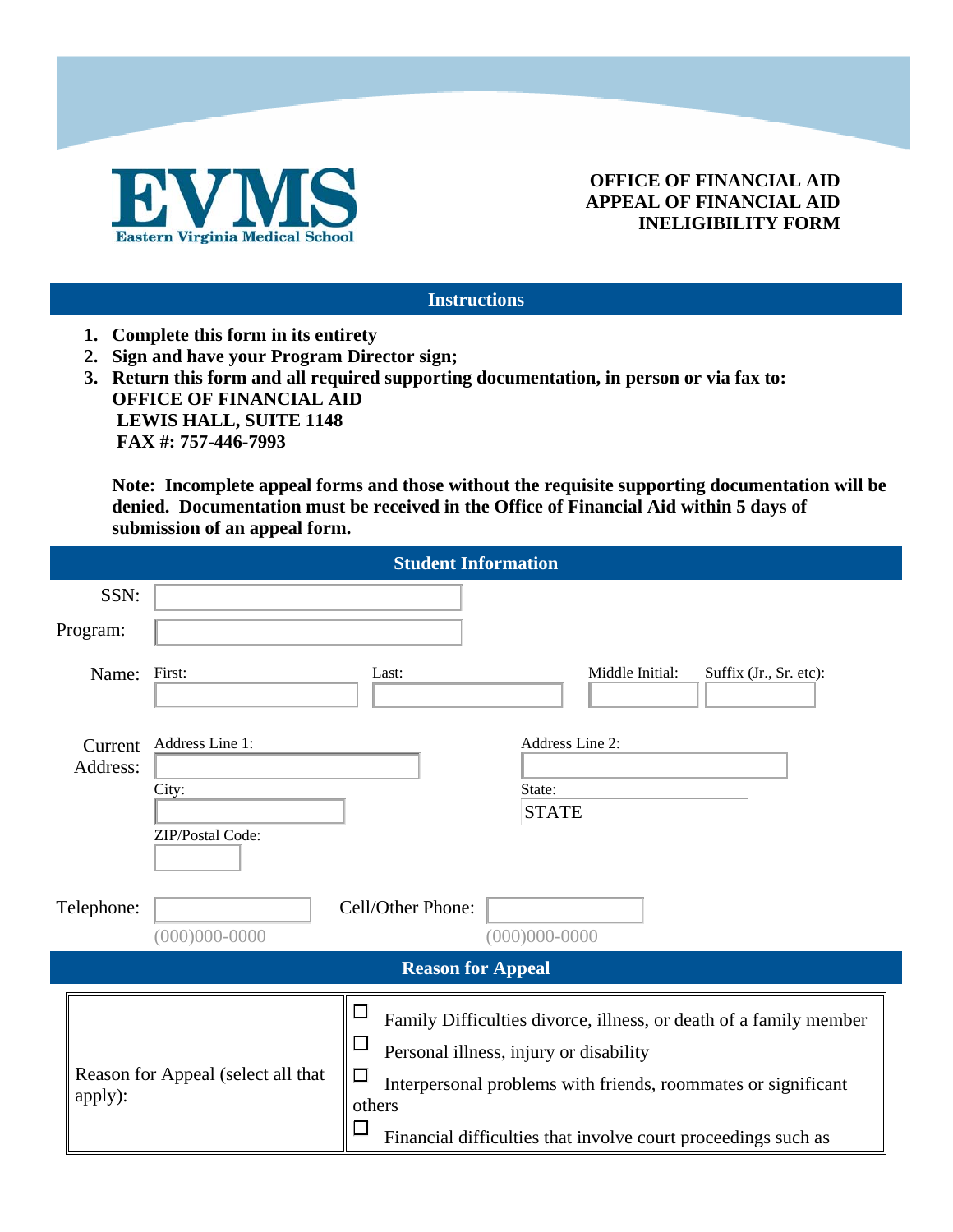

### **OFFICE OF FINANCIAL AID APPEAL OF FINANCIAL AID INELIGIBILITY FORM**

| $\parallel$ eviction, garnishment, or bankruptcy |  |
|--------------------------------------------------|--|
| Other special circumstances                      |  |

Please explain: 1) the specific circumstances that prevented you from making Satisfactory Academic Progress during the previous academic year; and 2) what steps you have taken to address those circumstances and how you will prepare yourself to regain Satisfactory Academic Progress. You may attach as many additional pages as needed to fully explain your individual circumstance(s). Personal statements that do not provide sufficient information to fully explain your situation may cause your appeal to be denied. Documentation of your individual situation must also be provided (see "Required Supporting Documentation" below).